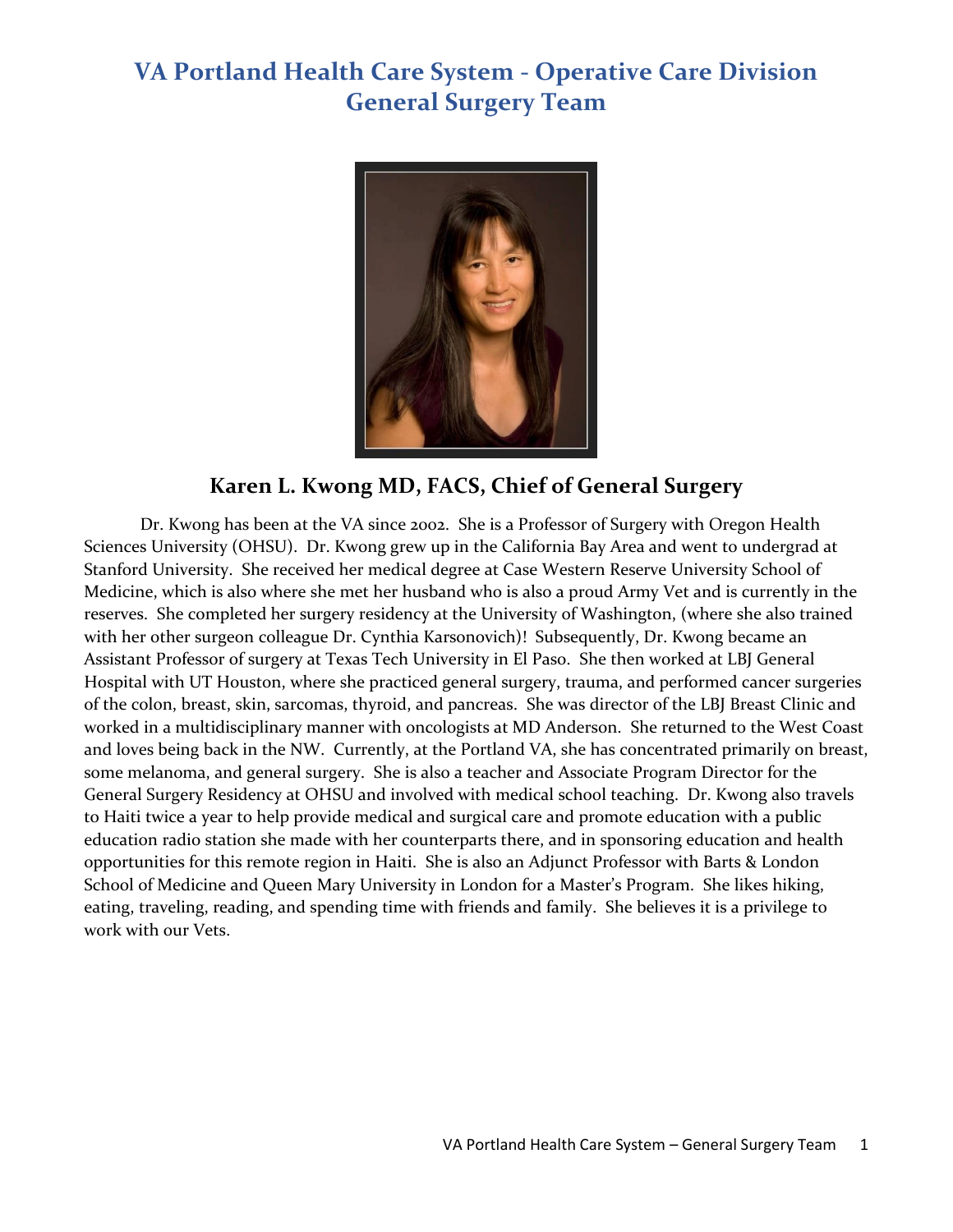#### **Robert K. Goldman, MD, FACS**

My **Clinical focus** is surgical oncology (POR GS ONC clinic) where I see patients with melanoma, pancreatic tumors, and rare cancers. Often patients have a suspicion of cancer (without a biopsy that confirms cancer) or have uncommon cancers; I can help figure out how to move forward in these situations. I also provide care for common general surgery problems, including gallbladder disease, hernia, benign anal skin conditions (for example, pilonidal cyst, hemorrhoids, and anal fissures), and emergency problems we see on call (for example, acute gallbladder disease, bowel obstruction, and appendicitis).

**Contact**. For primary care doctors, eConsult, consult, Skype, or encrypted VA email works best (please, avoid additional signer for CPRS and voicemail). For patients, please contact one of our nurse coordinators or use secure email via My Healthy Vet.

**Background**. I have been at the Portland VA since 1997, after completing my General Surgery Residency at Oregon Health Sciences University (OHSU). I was born at Eglin A.F.B., Florida, but a couple months later my family moved back to Chicago area where I grew up. After high school, I went to Carleton College, a small school in Minnesota, and then returned to Chicago for medical school at Northwestern University Medical School. During this time, I took a year off to work developing new instruments for surgical procedures, which is when I discovered surgery. Following medical school, I moved to Portland where I completed residency at OHSU. The early years of my career were focused on trauma, critical care, and general surgery at the Portland VA. Several years ago, I left OHSU and my focus shifted to cancer care at the Portland VA. I have been the Chair of our Portland VA Cancer Committee since 2012. The Cancer Committee helps oversee and support cancer care provided to our Veterans. We are also charged with maintaining our national accreditation for cancer care. Through this work I have also become interested in public health, working with our local American Cancer Society on projects like increasing colorectal cancer screening, as well as working with students. I enjoy spending time with my wife, two children and two dogs as well as my life long hobbies of photography and jogging. While I appreciate working with talented residents, students, colleagues, nurses, etc., it is most meaningful to serve our Veteran family.

### **Cynthia Karsonovich, MD, FACS**

Dr. Cynthia Karsonovich grew up in Florida. She did her General Surgery Residency at the University of Washington. She has considerable experience in education and is and always has been a dedicated career VA General Surgeon. Dr. Karsonovich's practice includes basic general surgery, including laparoscopic and robotic cholecystectomies, and colon cancer surgery. She has participated in a VA landmark study involving open inguinal hernia repairs as well. In her spare time, Dr. Karsonovich likes to spend time with her family and volunteering with her church.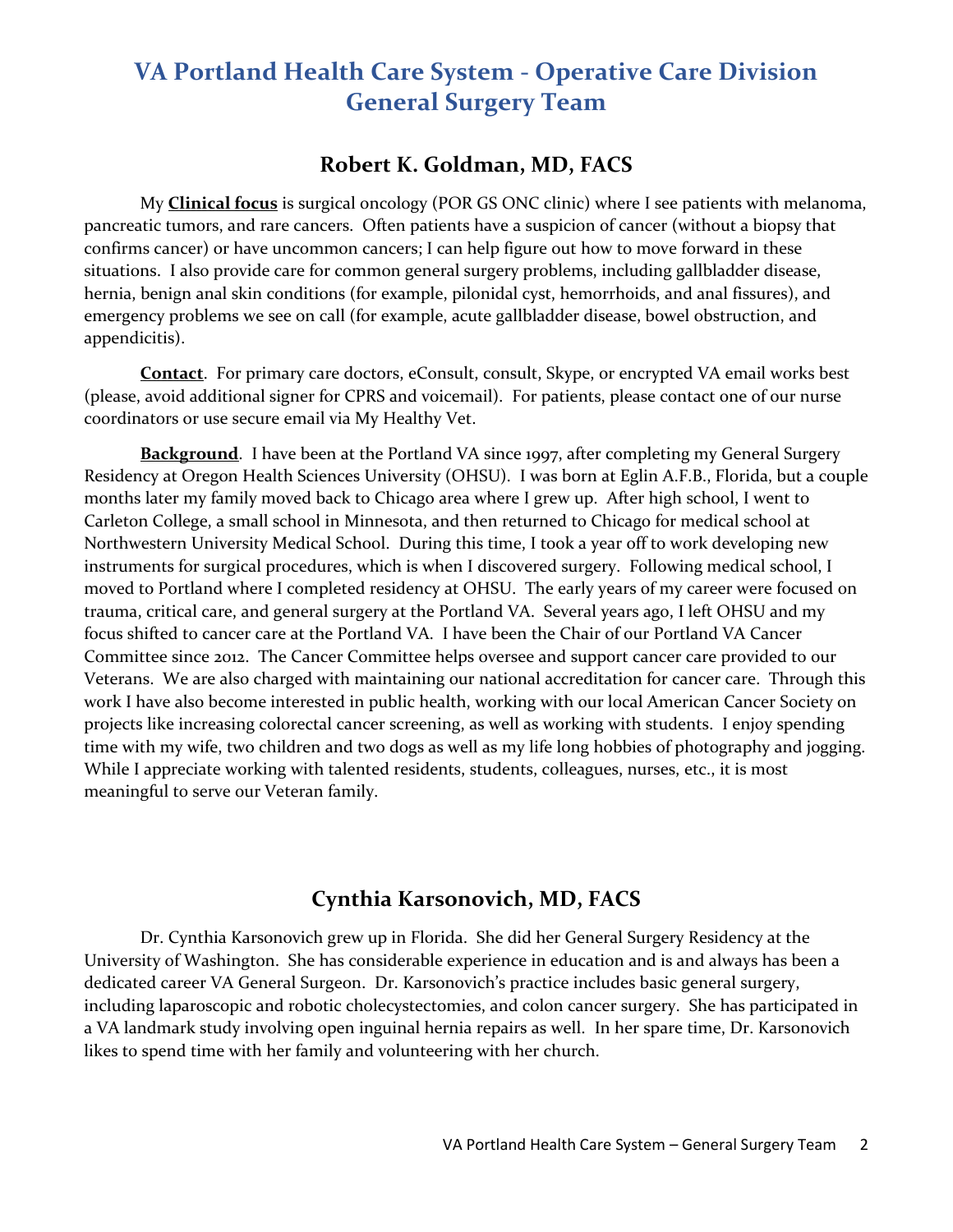

### **Mitchell Sally, MD, FACS, Chief of Surgical Critical Care, Assistant Chief of Surgery for Education**

Dr. Sally was born in Germany to a U.S. Army Soldier, but spent most of his formative years in North Carolina. After traveling farther north for college at the University of Pennsylvania, where he majored in English Literature, he returned to NC for medical school, graduating in 2004. After medical school, he traveled to Oregon, and has been in Portland ever since that long and cellphone-less journey, when he and his wife used maps and road signs to traverse the country. After completing a general surgery residency in 2011, he worked in the Kaiser system for a year as a general surgeon, but returned for a surgical critical care fellowship in 2012. On completion of the fellowship, he split time between OHSU and the Portland VA, providing trauma and surgical critical care at both facilities. He has two wonderful children and a delightful partner, and spends spare time with them, occasionally trying to get back into shape, and often trying to figure out which of R.E.M's albums after 1986 are the best.

#### **Timothy R. Siegel, MD, FACS**

Dr. Siegel is board certified on both Surgery and Hospice and Palliative Medicine. He joined the staff at the Portland VA in 2017 after over 20 years in practice in the Northeast. He attended Dartmouth Medical School in New Hampshire and completed his Surgery residency at the University of Rochester in Rochester, NY. He practiced general surgery in Massachusetts, Upstate New York, New Hampshire, Vermont and Northern Virginia before his move to Portland, which in many ways was a homecoming. He has 3 brothers in Oregon, and had been visiting them and their families for over 30 years.

Having practiced a broad variety of surgery while living in rural areas, including breast cancer and colon and rectal cancer operations, he now limits his surgical practice to outpatient procedures and endoscopy and colonoscopy. He spends most of his time practicing Palliative Medicine, which involves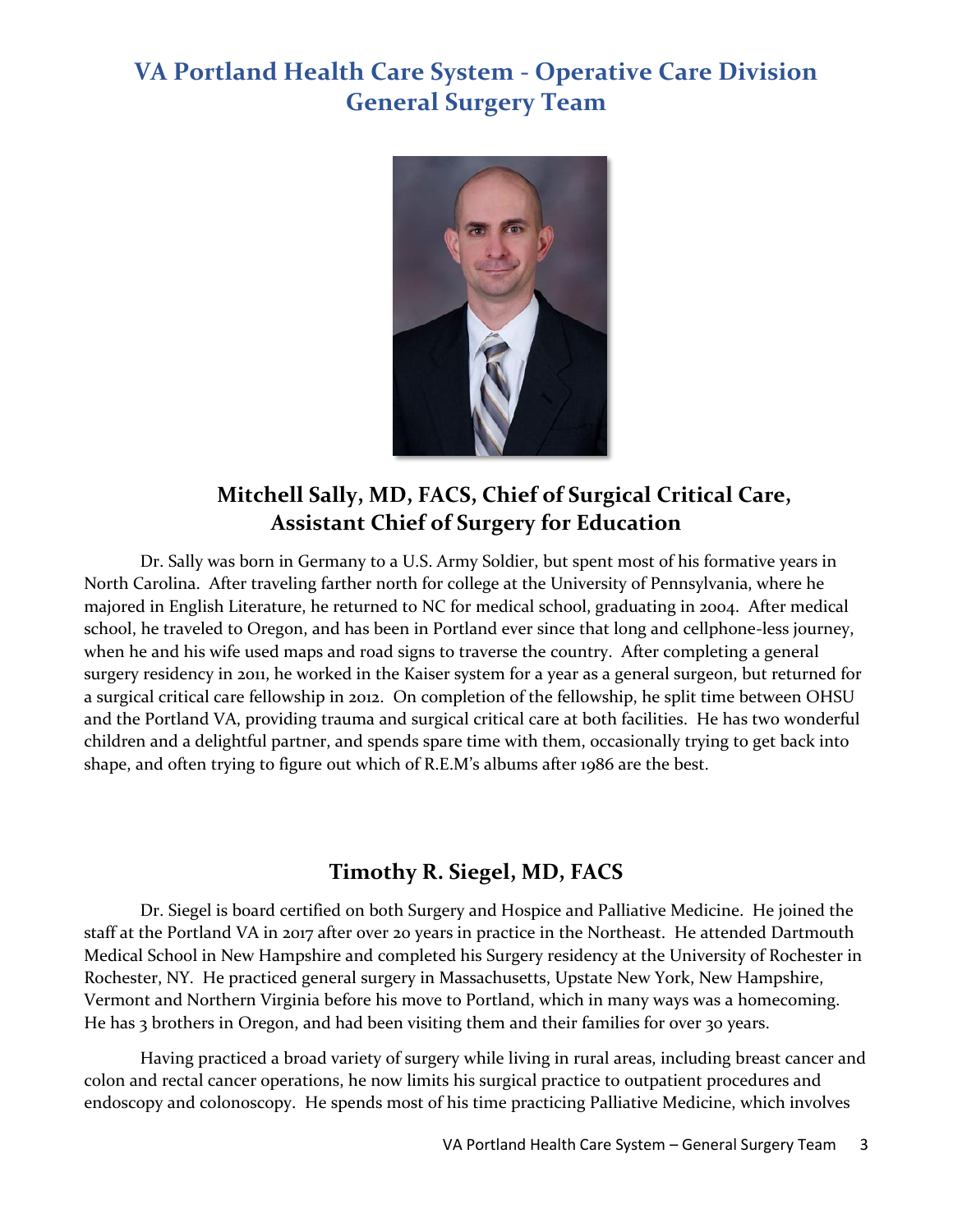helping patients and their families with complicated decision making, as well as working to relieve troublesome symptoms and providing support to patients and their families. He also enjoys teaching the Surgical residents and medical students from OHSU.

In his spare time, he enjoys spending time with his two grown children when they are in town, as well as cooking, wine, swimming, running, hiking, skiing and playing his trombone in local community bands.

#### **Donn Spight, MD, FACS, FASMBS**

Donn Spight is the Medical Director of *OHSU Simulation,* the umbrella organization linking state of the art health care training on the OHSU Campus. *OHSU Simulation* touches every element of the training continuum and is foundational to the Presidents' Vision 2025 goal of making OHSU the destination for transformational learning. In his role, Dr. Spight guides the vision, mission and policies for curriculum development and implementation across multiple disciplines and professions within VirtuOHSU and the Mark Richardson Interprofessional Simulation Centers. These two facilities, operating within OHSU's Office of the Provost, advance excellence in health care through innovative simulation-based education, training and research; quality and safety improvement; cost efficiency; and community outreach activities.

Dr. Spight is a Surgeon educator. He serves as an associate program director of the General Surgery Residency and has been the primary instructor for teaching laparoscopic surgery skills to residents for the last 12 years. His clinical practice focuses on the use of minimally invasive surgical techniques to treat benign and malignant disorders of the abdomen. He has a special interest in caring for patients seeking surgical options for weight loss. His academic focus centers around educating the current and future generation of health care providers.

Dr. Spight earned his medical degree at Northwestern University, completed his surgery residency at the University of Cincinnati and a fellowship in Minimally Invasive Surgery at OHSU.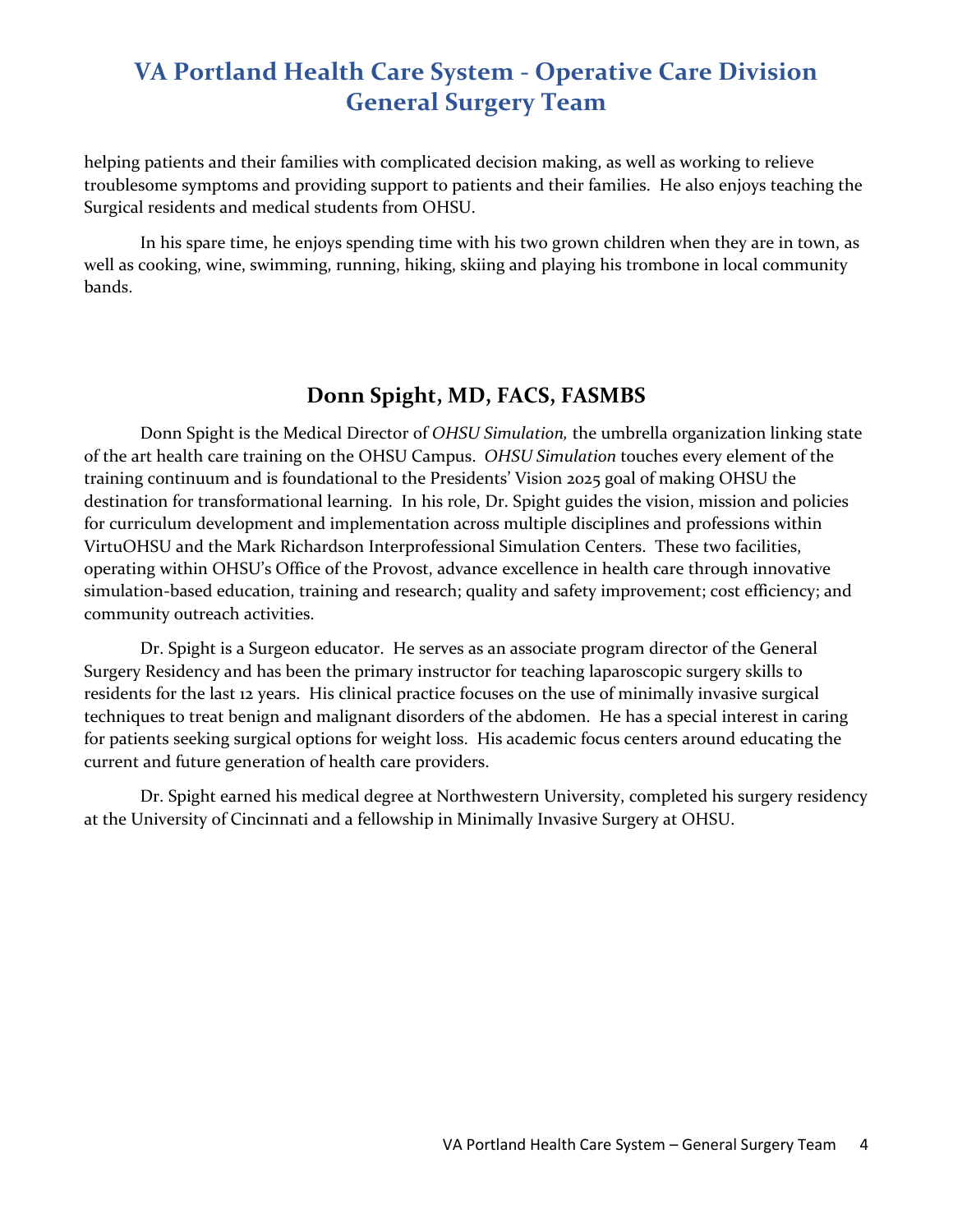

#### **John Stowers, DO, FACOS, FACS**

Dr. John Stowers is a board-certified staff general surgeon that started at the Portland VA in 2018. He transitioned from active duty at Brooke Army Medical Center in San Antonio, Texas after completing a four-year service commitment with the United States Air Force. Dr. Stowers completed his medical school at Nova Southeastern University in Fort Lauderdale, Florida in 2009 and his general surgery residency at OhioHealth Doctors Hospital and Grant Medical Center in Columbus, Ohio in 2014. His move to Portland, Oregon was a long-term goal achieved, as his wife grew up here and most of her family still lives in the local area. Dr. Stowers came from a practice with a broad scope of management in surgical disease processes including skin and soft tissue, endocrine, breast, foregut, gastrointestinal, colorectal, biliary, hernia, complex abdominal wall reconstruction, spine exposure, and trauma. He is adept in open, laparoscopic, and robotic techniques. Dr. Stowers has interest in robotic colorectal, hernia, and complex abdominal wall procedures. His hobbies include spending time with his wife, threeyear-old daughter, and five-month-old son, exercising, hiking, and traveling. As a combat Veteran from Operations Inherent Resolve and Freedom's Sentinel and a patient at the Portland VA, Dr. Stowers feels it is a privilege to care for and provide the most up to date and advanced care to our Veterans.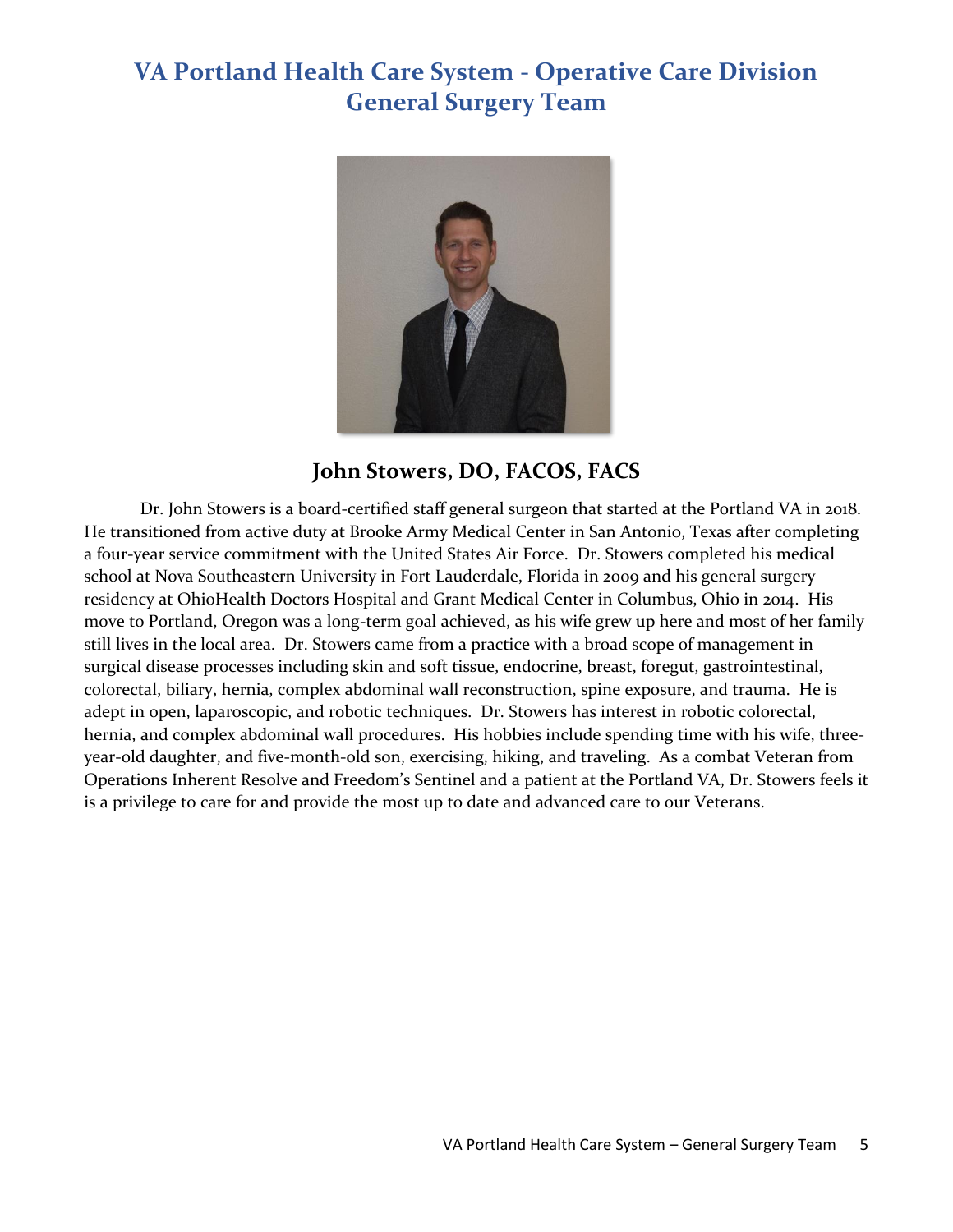

### **Debra Mandelblatt, PA-C**

Deb graduated from Hahnemann College School of Allied Health in 1984 with a BS/Physician Assistant degree. She then completed a one-year post-graduate program in surgery for Physician Assistants at Sinai Hospital in Baltimore in 1985. Deb lived in Baltimore for 12 years, working in General Surgery at an inner city community hospital, Neurosurgery and Vascular surgery at Johns Hopkins Hospital, while also moon-lighting in the surgical emergency department at Sinai Hospital. She moved to Oregon in 1996 and has worked in General Surgery, Neurosurgery, and Plastic surgery. She has been at the VA since 2007 and enjoys taking care of the Vets. Her father was a proud WWII Veteran. Deb feels it is her responsibility to provide information to each of her patients so that they can make better informed decisions. In her free time, she enjoys reading, hiking, bird watching, dining out, and volunteering at the Oregon Humane Society in their medical center.



**Margot Ouimette, PAC**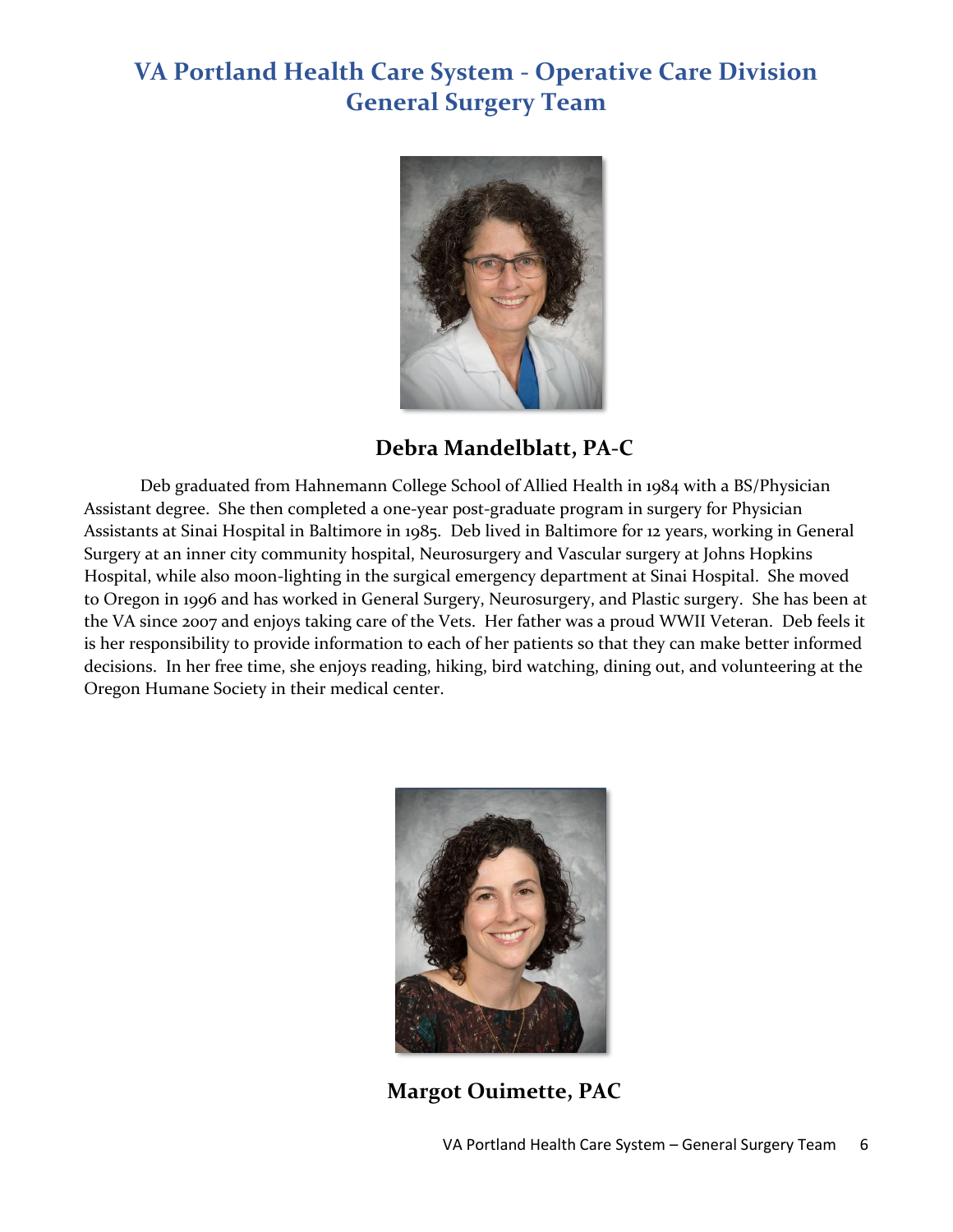Margot joined the General Surgery Department at the Portland VA Health Care System in April 2018. She attended Marquette University in Milwaukee, Wisconsin, for Physician Assistant Studies and has worked in several disciplines during her career, including Orthopedics, Dermatology and General Surgery. When she's not busy taking care of surgical patients, she enjoys traveling, biking, cooking and spending time with her dog Monkey.



### **Wil L. Wesley Reibach, BSN, RN - RN Care Coordinator**

Wil attended nursing school at San Jose State University, where he minored in Native American Studies and graduated *summa cum laude* in December 2015. While in school, he completed a VALOR student nurse residency on the med-surg unit at the VA Montana Health Care System, then completed his capstone in inpatient mental health at the VA Palo Alto Health Care System. These experiences solidified his love of working with Veterans. Wil moved back to Portland after graduating and started his nursing career at VA Portland in 2016 on 6D, the inpatient medical-oncology floor and a designated education unit for University of Portland. On 6D, he cared for patients with a variety of medical issues, where he was also a charge nurse, pain resource RN, certified to administer chemo, an active member of the Unit-Based Council, and a clinical instructor for UofP. As an RN Care Coordinator for General Surgery, Wil appreciates using advocacy and education to help Veterans navigate their health care in an informed way. He has a special interest in serving communities with significant health disparities, such as LGBTQ and Native populations. Wil enjoys camping, hiking, water aerobics, keeping up with local tribal politics, spending time with his spouse and dog, and visiting family on the coast.